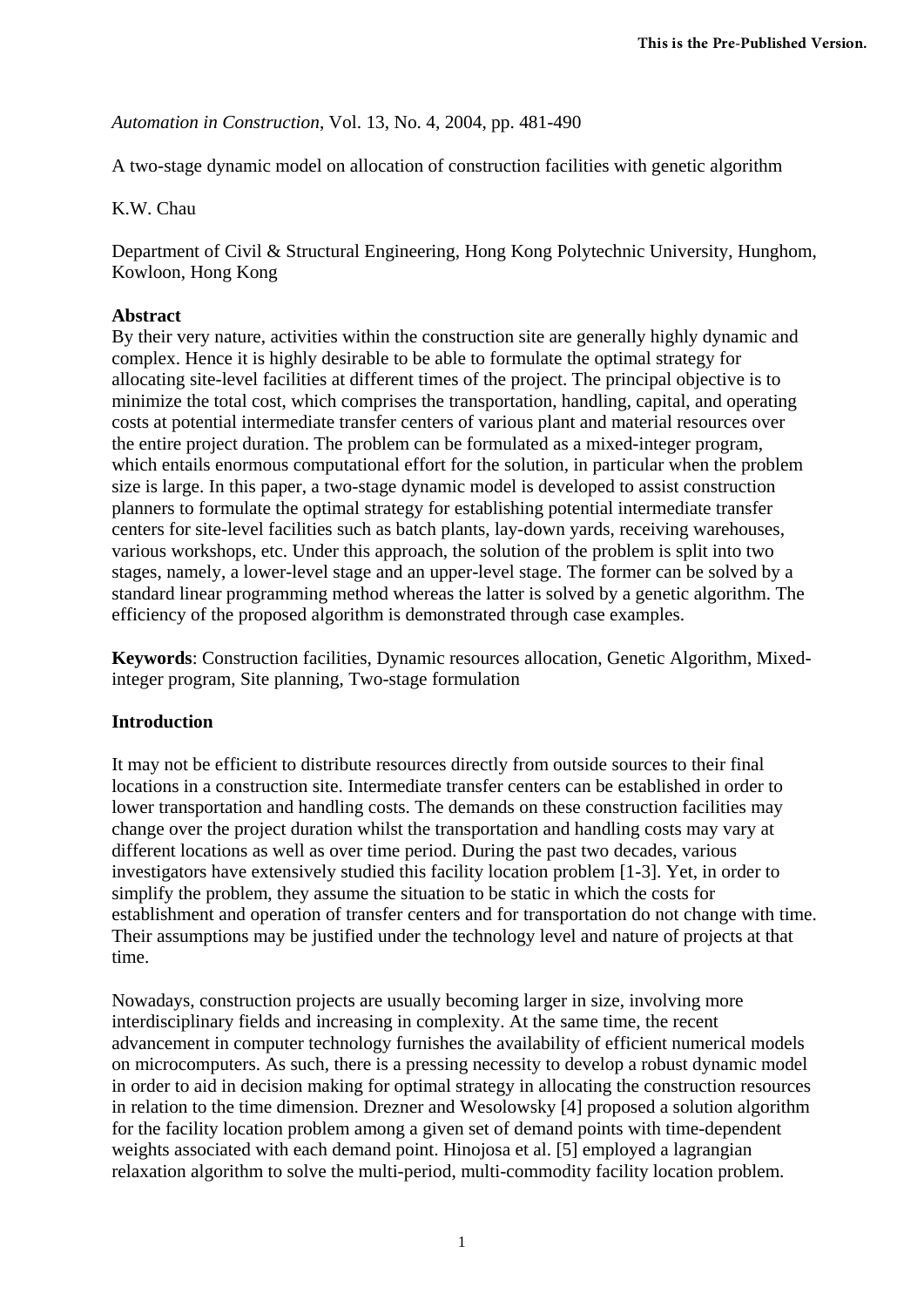Canel et al. [6] suggested a solution algorithm integrating the branch-and-bound technique with dynamic programming in solving the facility location problem. In the construction field, studies have also been made on planning of temporary facilities. Cheng and OConnor [7] developed a software named ArcSite with enhanced GIS for construction site layout. Zouein and Tommelein [8] performed dynamic layout planning using a hybrid incremental solution method. Li and Love [9] employed a genetic search for solving construction site-level unequal-area facility layout problems. Chau et al. [10] implemented visualization as planning and scheduling tool in construction. Chau et al. [11] applied data warehouse and decision support system in construction management.

During the last few years, artificial intelligence (AI) techniques have also been incorporated to solve the dynamic problems. Son and Skibniewski [12] addressed the determination of optimal location of fixed base construction equipment (e.g. cranes) on the construction site with the use of genetic algorithms. Elwany et al. [13] studied the coupled integration of AI and optimization techniques in the facility layout problem. Antunes and Peeters [14] employed the simulated annealing method in the dynamic location problems. Elbeltagi and Hegazy [15] developed a hybrid AI-based system for site layout planning in construction. Chau and Anson [16] implemented a knowledge-based system for construction site level facilities layout. The genetic algorithms, by mimicking the mechanisms of biological genetics and natural selection [17], have been applied in many domain problems in recent years [18- 21].

## **Problem Statement**

In this paper, a two-stage dynamic model is developed to assist construction planners to formulate the optimal strategy for establishing potential intermediate temporary site-level facilities that support construction, such as batch plants, lay-down yards, receiving warehouses, various workshops, etc. The principal objective is to identify which if any combinations of a pre-enumerated set of construction site-level transfer facilities are worth establishing for any time interval during the course of a project. The worth of setting up of a specific temporary facility is assessed by means of an objective function that minimizes the total cost, which comprises the transportation, handling, capital, and operating cost at potential intermediate transfer centers of various plant and material resources over the entire project duration. Under this approach, the solution of the problem is split into two stages, namely, a lower-level stage and an upper-level stage. The former can be solved by a standard linear programming method whereas the latter is solved by a genetic algorithm. Through benchmark comparison with the solution by the conventional mixed-integer program, the efficiency of the proposed algorithm is demonstrated with case examples.

#### **Formulation of Problem**

The problem can be formulated as a mixed-integer program [22], which entails enormous computational effort for the solution, in particular when the problem size is large. The problem of mixed-integer program is written as:

Minimize 
$$
C = \sum_{t=1}^{T} \sum_{j=1}^{F} \sum_{i=1}^{J} \sum_{j=1}^{I} \alpha_{i} c_{ijj}^{\mu} u_{ijj} + \sum_{t=1}^{T} \sum_{j=1}^{F} \sum_{k=1}^{K} \sum_{j=1}^{J} \alpha_{i} c_{jkj}^{\nu} v_{jkj} + \sum_{t=1}^{T} \sum_{j=1}^{F} \sum_{k=1}^{K} \sum_{i=1}^{J} \alpha_{i} c_{ikj}^{\nu} w_{ikj}
$$
  
+ 
$$
\sum_{t=1}^{T} \sum_{j=1}^{J} \alpha_{i} c_{jt}^{\nu} x_{jt} + \sum_{t=1}^{T} \sum_{j=1}^{J} \alpha_{i} c_{jt}^{\nu} y_{jt} + \sum_{t=1}^{T} \sum_{j=1}^{J} \alpha_{i} c_{jt}^{\nu} z_{jt} + \sum_{t=1}^{T} \sum_{j=1}^{F} \sum_{j=1}^{J} \alpha_{i} c_{jt}^{q} q_{jt}
$$
(1)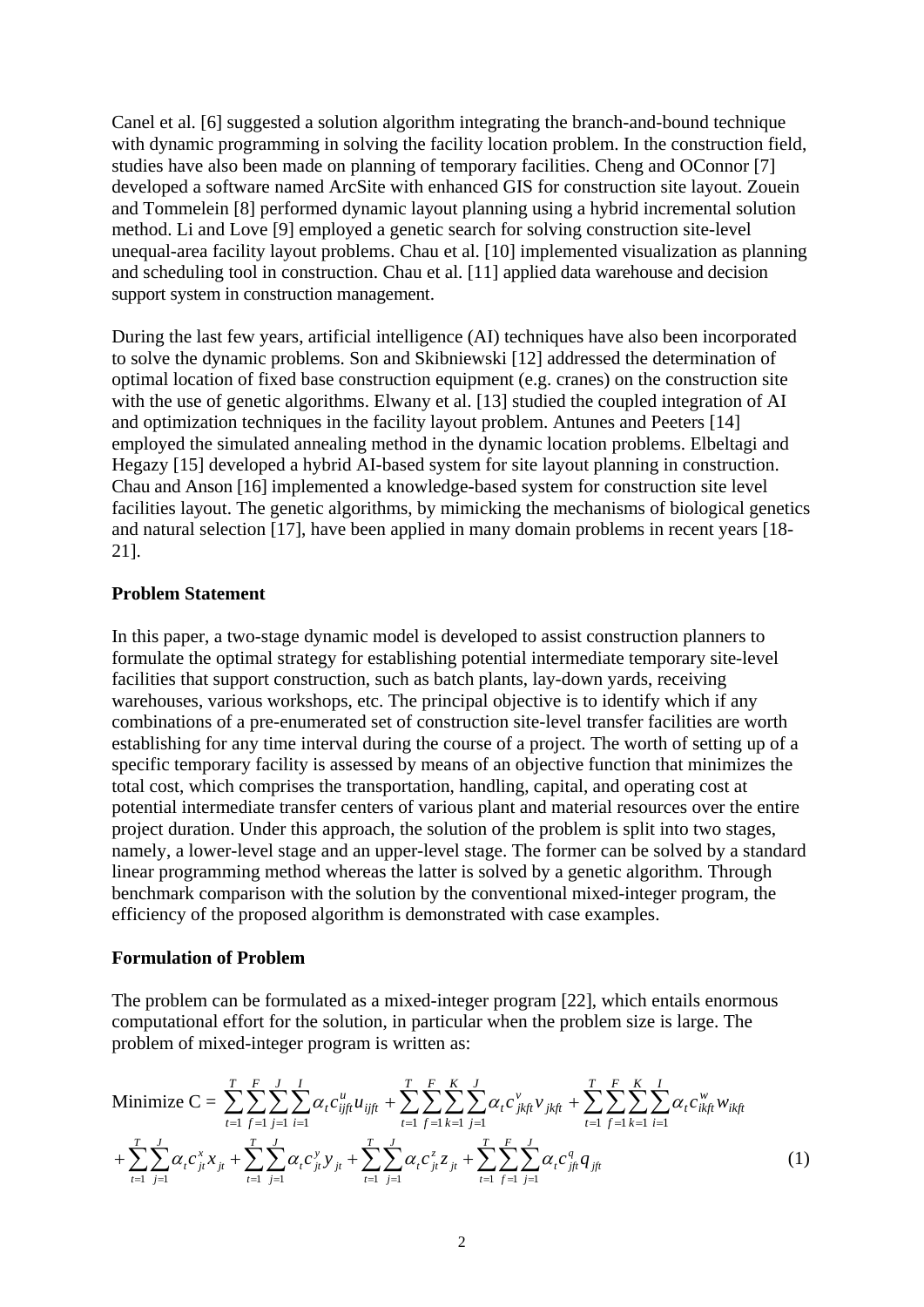subject to the following constraints:

$$
S_{ijt} = \sum_{j=1}^{J} u_{ijt} + \sum_{k=1}^{K} w_{ikt}
$$
, for i = 1,2,...,I; f = 1,2,...,F; t = 1,2,...,T (2)

$$
D_{k\hat{t}} = \sum_{j=1}^{J} v_{j k \hat{t}} + \sum_{i=1}^{I} w_{i k \hat{t}} \text{, for k = 1,2,...,K; f = 1,2,...,F; t = 1,2,...,T} \tag{3}
$$

$$
q_{jft} = \sum_{i=1}^{I} u_{ijft} = \sum_{k=1}^{K} v_{jkft} \le Az_{jt}, \text{ for } j = 1, 2, ..., J; \ f = 1, 2, ..., F; \ t = 1, 2, ..., T \tag{4}
$$

$$
z_{jt} - z_{j,t-1} + y_{jt} - x_{jt} = 0, \text{ for } j = 1, 2, \dots, J; t = 1, 2, \dots, T
$$
 (5)

$$
x_{jt}, y_{jt}, z_{jt} \in (0,1) \tag{6}
$$

$$
u_{ijft}, v_{jkft}, w_{ikft} \ge 0 \tag{7}
$$

$$
\alpha_t = \frac{1}{\left(1 + \alpha\right)^{(t-1)}}\tag{8}
$$

where I is the number of sources; J is the number of potential transfer centers; K is the number of destinations; F is the total number of different types of site-level facilities each with a type number f (i.e., batch plant, lay-down yard, receiving warehouse, various workshops, and so on, with their definitions shown as a typical constructed-oriented example in Table 1); T is the number of periods of the problem;  $\alpha_t$  is the discount rate for period t;

 $c_{ijft}^u$ ,  $c_{jkft}^v$ , and  $c_{ikft}^w$  are the costs of transportation from source i to transfer center j, from transfer center j to destination k, and directly from source i to destination k during period t for facility type f;  $u_{ijft}$ ,  $v_{jkt}$ , and  $w_{ikft}$  are the quantities of construction resources (materials or plant) that are transported from source i to transfer center j, from transfer center j to destination k, and directly from source i to destination k for site-level facility of type f during period t;  $c_{it}^x$ ,  $c_{it}^y$ , and  $c_{it}^z$  are the startup cost, closure cost, and fixed operation cost at transfer center j during period t;  $z_{ji}$  denotes the existence of transfer center j during period t  $(z_j_t = 1$  if the transfer center is in operation and 0 otherwise, with the initial condition of  $z_{j0} = 0$ );  $x_{jt}$  denotes the opening of transfer center j during period t ( $x_{jt} = 1$  if  $z_{jt} - z_{j,t-1} = 1$  and 0 otherwise);  $y_{jt}$  denotes the closure of transfer center j during period t  $(y_{ji} = 1 \text{ if } z_{ji} - z_{j,t-1} = -1 \text{ and } 0 \text{ otherwise}; c_{jft}^q$  is the variable cost of operation at transfer center j during time period t for facility type f;  $q_{jft}$  is the quantity of resources for facility type f at transfer center j during period t;  $S_{\text{ift}}$  and  $D_{\text{kft}}$  are the quantities of resources for facilities of type f, as generated at source i and in demand at destination k during period t; A is an arbitrary constant with very large value (of order larger than  $q_{jft}$ );  $\alpha$  is an appropriate discount rate to determine the net present value. *jt*  $\frac{x}{jt}$ ,  $c \frac{y}{jt}$ , and  $c \frac{z}{jt}$  $\frac{x}{jt}$ ,  $c$ 

In equation (1), the objective function represents the total operation cost of the problem. The first three terms denote the transportation costs, the subsequent four terms account for the opening costs, closing costs, fixed costs, and variable operative costs, respectively of the transfer centers. Equations (2) and (3) represent constraints on conservation for movement of resources through site-level facilities. Equation (4) denotes constraints on the total quantity of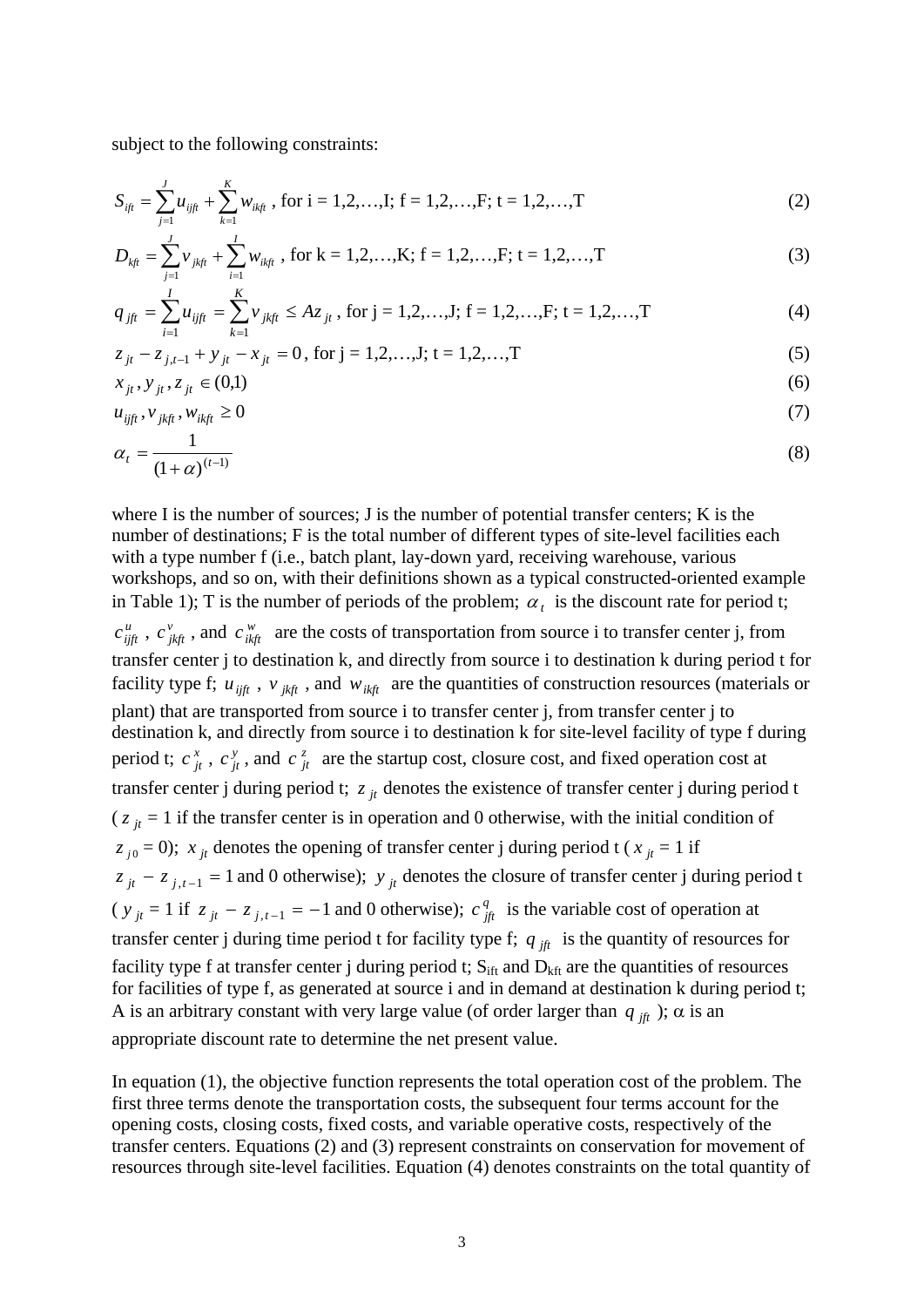resources at a potential transfer center: if  $z_{jt} = 0$ , no resource for facility f is allowed to be transported via this center, i.e.  $q_{jft} = 0$ ; and, if  $z_{jt} = 1$ , the total quantity of resource deliveries into and out of the transfer center is then computed. Equation (5) represents the relationships between opening, operation, and closure of a transfer center which satisfies the conditions shown in Table 2. Equation (6) specifies the binary nature of the parameters whilst equation (7) ensures that flows in the network are always positive. Equation (8) denotes the discount equation to determine the net present value.

Since it is too complicated to incorporate a more complex handling function, an assumption is made here that the cost for handling is a linear function of quantity for this model. By considering the problem to be one of allocation, each transfer station is modeled at a point location and its surface area and shape are ignored. It has been considered in the model that transfer facility may not use up its maximum capacity at all times and there will be variations at different times.

# **Split-Step Algorithm**

In this approach, the conventional mixed-integer programming is split into two steps, namely, a lower-level step and an upper-level step, which is still capable to furnish a global optimal solution. The time-dependent dynamic allocation is dealt with in the upper-level step whilst the lower-level step focuses on the instantaneous transportation problem. The advantage of this approach is that it can reduce substantially the requisite computational efforts.

#### *Lower-level Step*

The lower-level step is formulated as a static transportation problem for a specific instant. For each period t, the operation status of variable  $z_{jt}$ , representing the set of transfer centers that are in operation for that particular time, is acquired from the upper-level step. A network connecting the sources, transfer centers, and destinations is established. Optimization of this network can be solved easily by the standard linear programming solution in many commercially available packages. The shortest path for each pair of source and destination can be determined by employing any standard shortest path algorithm. When a transfer center *j* is involved, the variable cost of operating the center  $c_{jft}^q$  for facility type f is added to the path. The resources for facility type f will be transported via that transfer center if the sum of the transport cost and variable operating cost is the smallest for that path.

For each period t and facility type f, the problem to minimize the total transport cost plus variable operation cost  $C<sub>f</sub>$  is written as:

Minimize 
$$
C_{ft} = \sum_{i=1}^{I} \sum_{k=1}^{K} c_{ikft}^{min} m_{ikft}
$$
 (9)

subject to the following constraints:

$$
\sum_{k=1}^{K} m_{ikft} = S_{ift}, \text{ for } i = 1, 2, \dots, I
$$
 (10)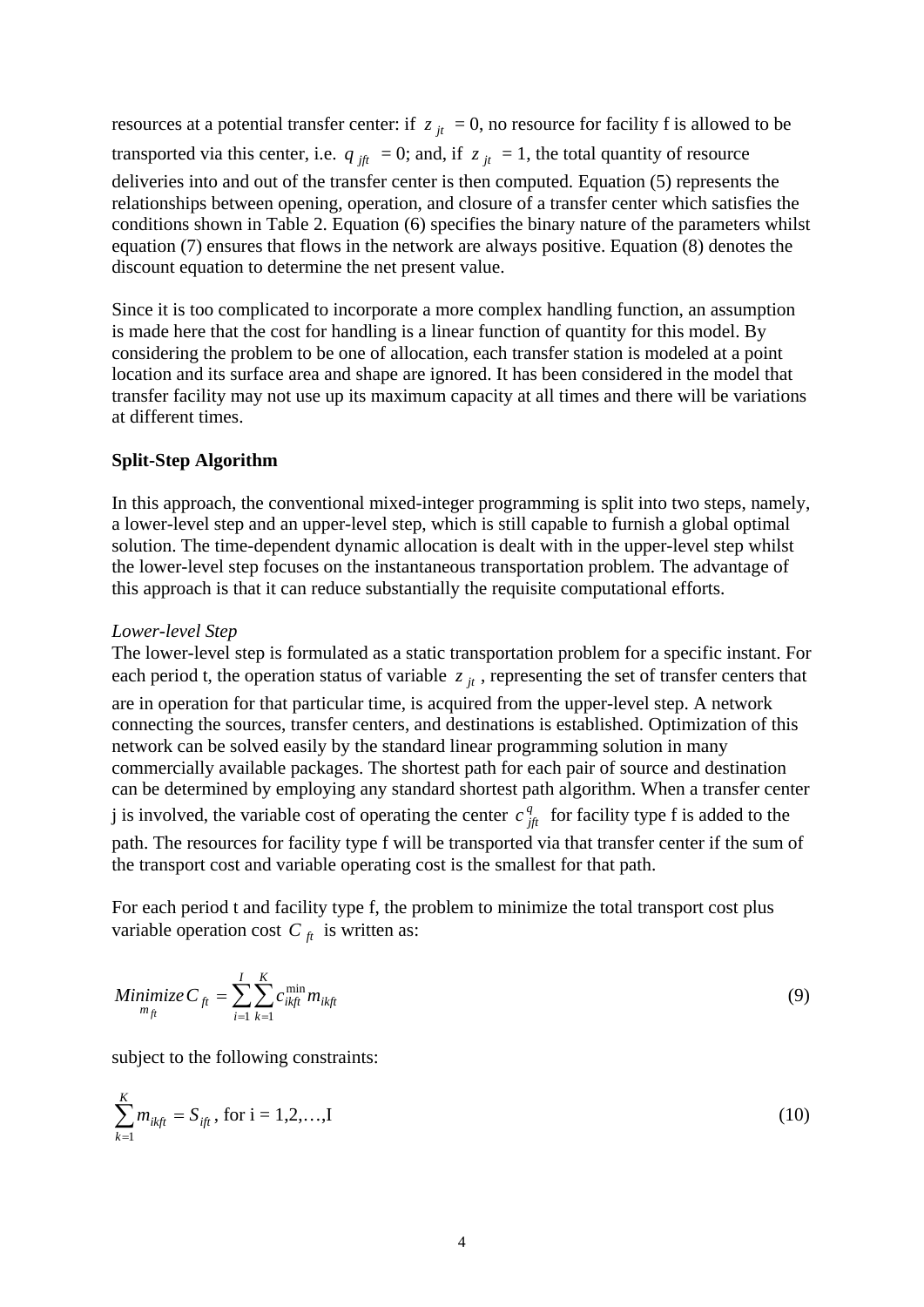$$
\sum_{i=1}^{I} m_{ikft} = D_{kft}, \text{ for } k = 1, 2, ..., K
$$
\n
$$
m_{ikft} \ge 0, \text{ for } i = 1, 2, ..., I; k = 1, 2, ..., K
$$
\n
$$
(12)
$$

where  $m_{\hat{f}t}$  is a collection of the movement variable  $m_{ikft}$  representing the quantity of resources delivered from source i to destination k for facility type f in period t and  $c \frac{\text{min}}{j k f t}$  is the minimum unit transport cost plus the variable operation cost at the transfer center skimmed from the network for each facility type f from each source i to each destination k in period t. This linear programming problem can be solved by any standard routine.

The distribution of resource delivery is then solved by the transportation problem. The quantity of resource deliveries at transfer center j is then determined using the delta function and the resource delivery for that facility from each source i to destination k:

$$
q_{jft} = \sum_{i=1}^{I} \sum_{k=1}^{K} \delta_{ijkft} m_{ikft}, \text{ for } j = 1, 2, ..., J
$$
 (13)

where the delta function  $\delta_{ijkft}$  defines whether or not the shortest path of resource delivery for facility type f from source i to destination k will pass via center j. It has a value of 1 if the path is via the transfer center j and 0 otherwise.

In cases total cost for using a transfer station (comprising transportation, opening, operation, and closing costs) is more than transportation cost for direct transfer from the source to the destination, the delta function  $\delta_{ijkft}$  for that transfer station will take a value of 0 representing that it is less competitive. In other words, the delta function  $\delta_{ijkft}$  will only take a value of 1 for the shortest path from the source to the destination.

In some situation, the use of a transfer station may also be related to the business process (for example, a receiving function) and this demand must be satisfied by using at least one transfer station. This requirement can be satisfied by adding a constraint that the delta

function  $\sum \delta_{iik} = 1$ , for i = 1,2,...,I; k = 1,2,...,K. This will force the set up of at least one  $\sum_{j=1}^J\, \delta_{\, ijk\!f\!t}\,\,=\,\,$ *j*  $\delta_{_{\it ijkft}}$ 

transfer station even when the transportation cost for direct transfer option is the lowest.

#### *Upper-level Step*

The output of the lower-level step (i.e., the transportation cost and variable operating costs for each individual period) will in turn become the input in the upper-level step. The purpose of this step is to optimize the total cost incurred by the system. In addition to the transportation cost and variable operating costs acquired from the lower-level step, it also comprises costs of establishment, closedown, and fixed operation costs for different combinations of transfer centers in different periods. The step is formulated as:

Minimize 
$$
C = \sum_{t=1}^{T} \alpha_t \left\{ \sum_{j=1}^{J} \left[ c_{jt}^{x} x_{jt}(z) + c_{jt}^{y} y_{jt}(z) + c_{jt}^{z} z_{jt} \right] + \sum_{f=1}^{F} C_{ft}(z) \right\}
$$
(14)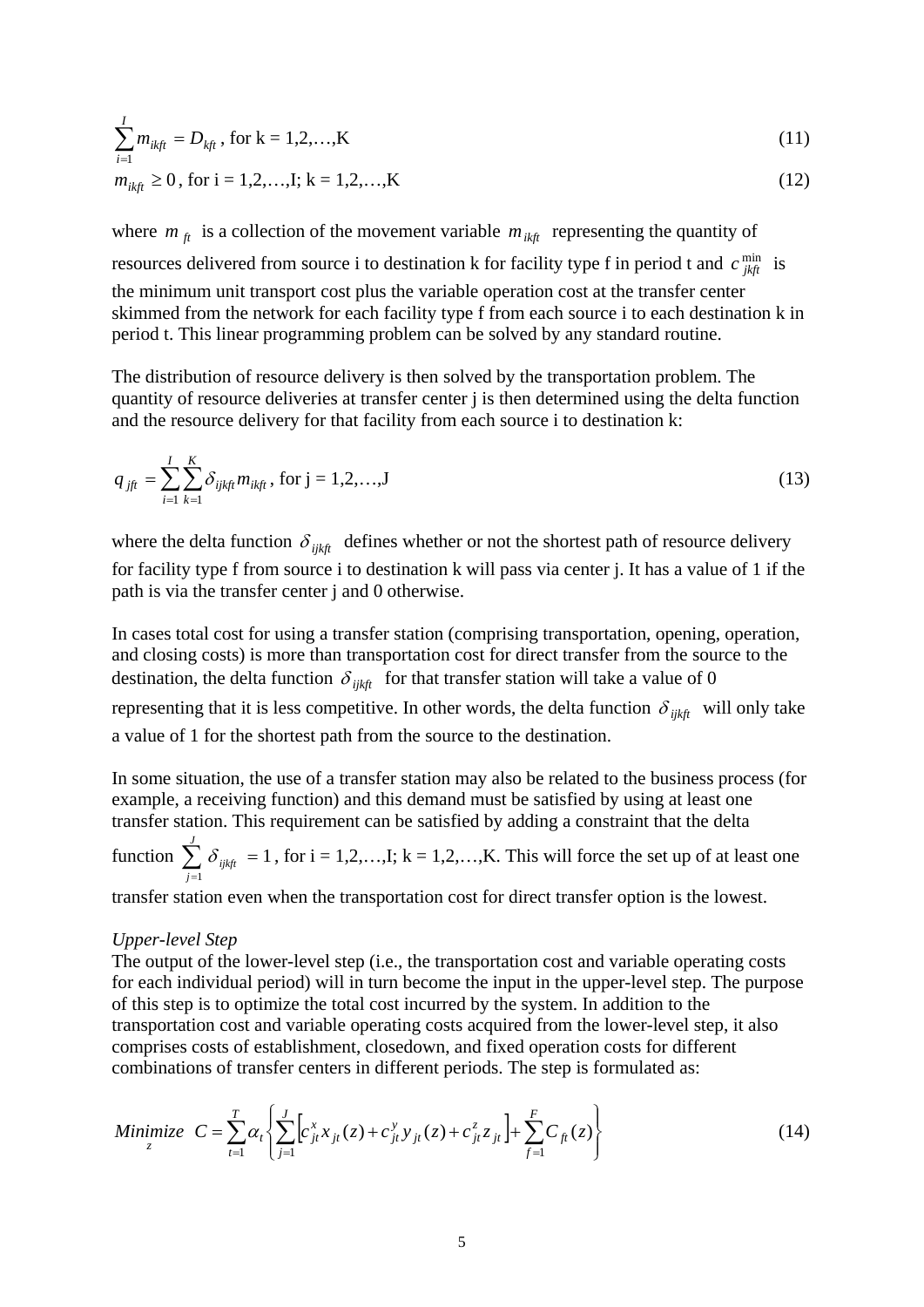where  $z = \{ z_{jt}, j=1,2,...,J; t = 1,2,...,T \}$  is a collection of the existence of transfer center j during period t;  $C_{ft}(z)$  is the transportation and variable operation costs as determined by the lower-level step based on a particular **z**, and  $x_{jt}(z)$ , and  $y_{jt}(z)$  are the opening and closure of a transfer center j in period t, which can be obtained from **z** and have values of either 1 or 0. Thus, the time-dependent existence of transfer center  $z_{jt}$ , representing whether or not a transfer center is operating at that moment, is employed as the sole decision variable in this step.

As such, the upper-level step is an unconstrained minimization process with binary variables only. Exhaustive enumeration method may be used for a small-sized problem, but not for a medium-sized problem. For a case with a period of study of 5 years and 5 transfer center locations, the number of combinations is  $2^{(5*5)}$  which equals 3.3 x 10<sup>7</sup>. Genetic algorithm, which has been proven to be computationally very efficient in arriving at the global solution, is employed in this step to solve the optimization problem. The process comprises initialization, reproduction, crossover, mutation and iteration.

The population is first initialized with the number of generation n set equal to 1. The other parameters, including the length of a solution string  $M<sub>S</sub> (= J.T)$ , the population size for the problem  $M_P$ , pool size for the reproduction process  $M_R$ , and mutation rate  $\mu$ , are then set. The population of trial solution strings is then generated randomly  $\Omega_p^n = (\varphi_p^n, s = 1,2,..., M_s)$ ,  $p = 1, 2, \ldots, M_P$ , with each  $\varphi_{ps}^n \in (0, 1)$  corresponding to a particular  $z_{jt}$  variable in the

upper-level step. The objective value in equation (14) is then evaluated for each trial solution  $C_p^n = C(\Omega_p^n)$ ,  $p = 1,2,..., M_p$  through solving the lower-level step.

Amongst the trial solutions,  $M_R$  of them are then randomly selected and their objective values are compared. The best solution from this pool is selected and reproduced in the  $(n+1)$ <sup>th</sup> generation. This reproduction process is repeated until  $M<sub>P</sub>$  trial solutions are acquired in this new generation ( $\Omega_p^{n+1}$ ,  $p = 1, 2, ..., M_P$ ).

Uniform crossover is employed here and a binary crossover mask  $(m_s, s = 1, 2, ..., M_S)$  is generated randomly. Two trial solutions are randomly selected from the population,  $\Omega_{p'}^{n+1}$  and  $\Omega_{p''}^{n+1}$ . If m<sub>s</sub> = 0, no change occurs; however, if m<sub>s</sub> = 1, the values of  $\varphi_{p's}^{n+1}$  and  $\frac{1}{s}$  are exchanged. This crossover process is continued until exhaustion of the entire population.  $\varphi p^{n+1}_{p^*s}$ 1  $\Omega_p^{n+1}$  $\varphi_p^{n+1}$ 

Amongst the population of trial solution,  $m_m = \mu M_P M_S$  bits are randomly selected for mutation. If the mutation positions are  $(p_m, s_m)$ ,  $m = 1, 2, \dots, m_m$ , the value of each  $\varphi_{p_m s_m}^{n+1}$  is reverted from 0 to 1 or vice versa. The objective value in equation (14) is again evaluated for each trial solution  $C_p^{n+1} = C(\Omega_p^{n+1})$ ,  $p = 1, 2, ..., M_p$ . The optimal solution for this generation is  $z^* = \Omega_{n*}^{n+1}$ , where p<sup>\*</sup> is the solution corresponding to the minimum objective value.  $\Omega_{p^{*}}^{n+1}$ 

The iteration to reproduction for the next generation continues until either one of the termination criteria is met, i.e., maximum tolerance between maximum and minimum values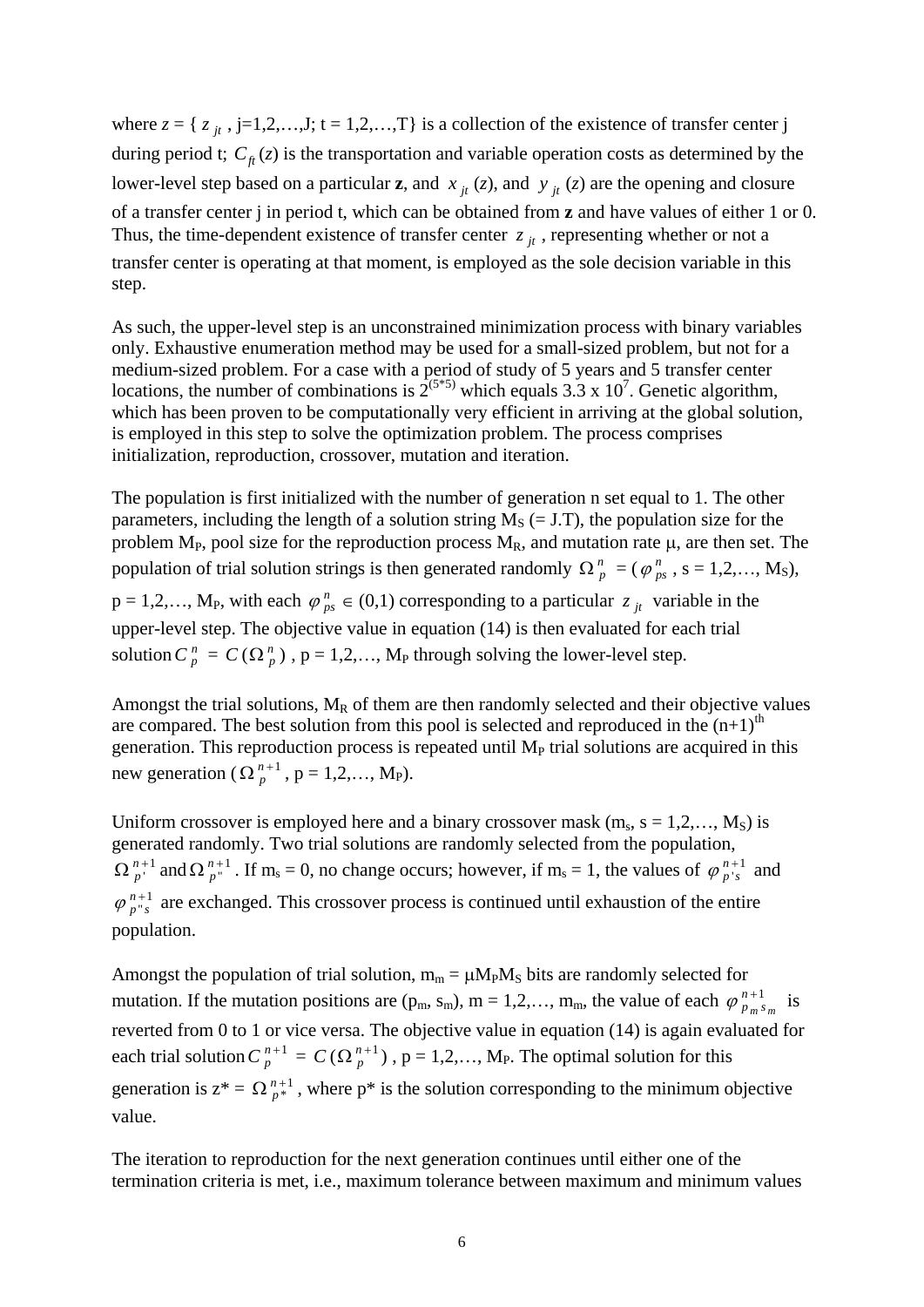β, or maximum number of iterations N. If  $C_{max} = Max(C_p^{n+1}, p = 1,2,..., M_P)$  and  $C_{min} =$ Min( $C_p^{n+1}$ ,  $p = 1,2,..., M_P$ ) and  $|C_{max} - C_{min}| < \beta$  or if  $(n+1) > N$ , the optimal solution at (n+1)th generation becomes the solution to the problem.

### *Model input and outputs*

The model is not biased in itself towards whether or not handling at the point of use is more efficient. The user is required to enter the numbers of sources, potential transfer centers, destinations, facilities, and time periods, as well as the costs of transportation, operating, setting up, and closure of any potential transfer centers. Then the model can output the optimized arrangement of these transfer centers together with their opening and closing times during the project duration.

### *Practical considerations*

This model can assist the user to evaluate different possible locations of transfer centers through scenario analysis. After having identified feasible locations, the user has to input unit total costs for that particular location to the model. The merits of access to the point of demand (for example, entry into a building) can be reflected in terms of unit costs. A reduction in unit cost can be made for this specific location or different amount of penalty unit costs can be imposed on other less convenient locations. The space availability of many construction sites can be considered by adding constraint conditions to define the maximum capacity of each transfer station in the objective functions. Different amount of penalty unit costs can also be imposed on various layout preferences.

### **Numerical Examples**

A simple hypothetical case with only a single type of site-level facility (concrete delivery in this case) is considered first in order to demonstrate the effectiveness of the proposed algorithm. More types of site-level facility as shown in Table 1 can also be incorporated in a similar manner for a more complicated situation. In a construction site with a project period of three years, there are three sources of raw materials (S1, S2, and S3), three potential transfer centers representing batch plant locations (T1, T2 and T3), and four destinations of placement (D1, D2, D3 and D4) for concrete delivery (F1). The objective is to determine the most optimized solution by ordering concrete from its raw sources directly or establishing any combinations of up to three concrete batch plants on site and also the temporal distributions during these three years period. Figure 1 shows the schematic layout of the worksite for this example. Table 3 shows the quantities of supply and demand of concrete at various sources and destinations, respectively whilst Table 4 displays the opening, closure, fixed, and variable operation costs for the concrete batch plants. Table 5 lists the unit transportation costs amongst sources, concrete batch plants and destination. Batch plant locations T1, T2, and T3 have maximum annual capacities of 2500, 1200 and 1200 cubic meters, respectively. The prevailing discount rate is 7% per year. The optimal strategies for operation of these transfer centers are then determined by this split-step algorithm, with values verified by employing mixed-integer programming.

The parameters for the genetic algorithm are selected in the light of experience gleaned from various literatures [16-20] supplemented by some experimental trial and errors. The population and pool sizes are chosen to provide sufficient sampling of the decision space yet to limit the computational burden simultaneously. A mutation rate is applied so as to avoid being trapped in local optima and to preserve the diversification among the population in the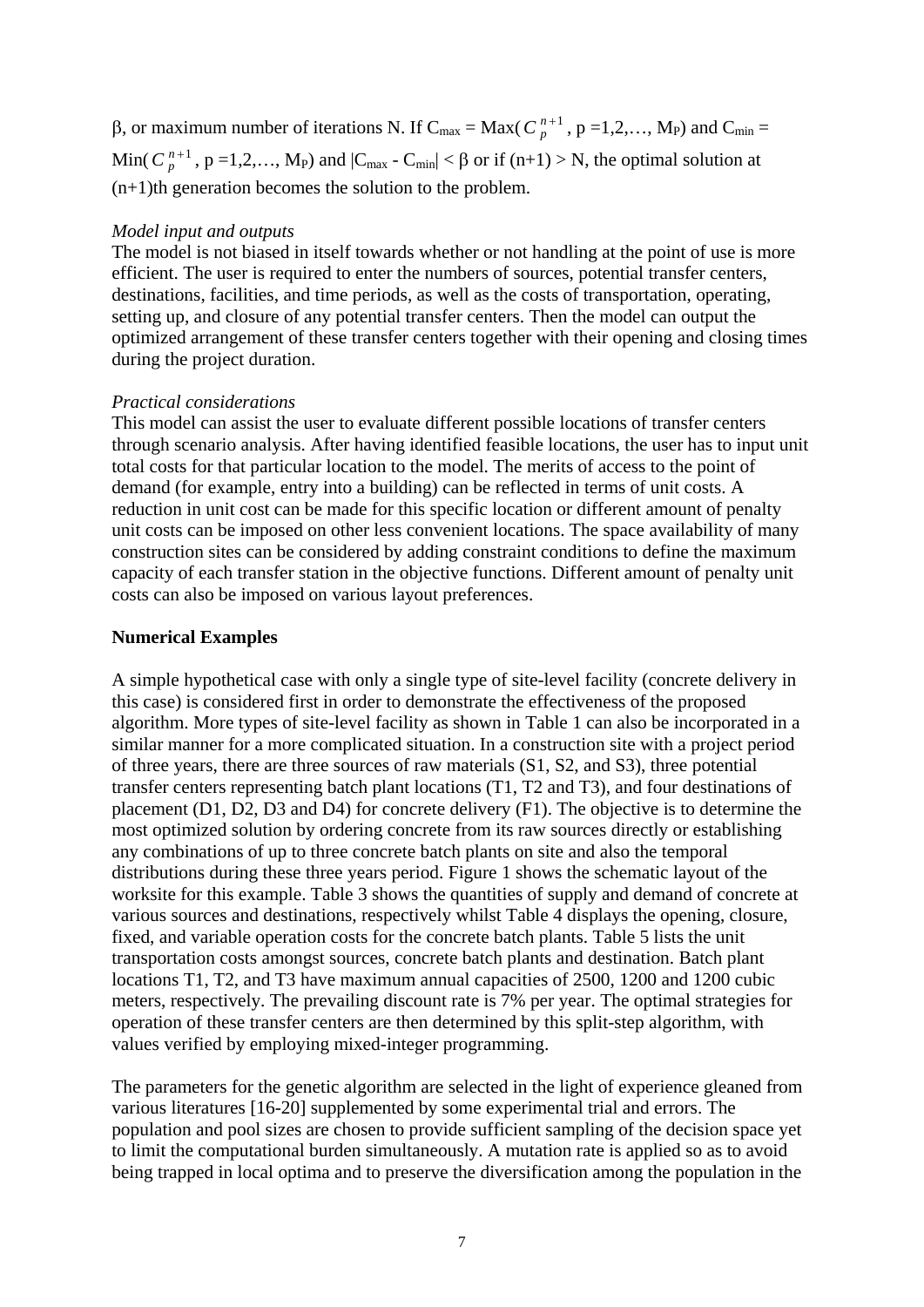search, but not to be excessive that may lead to large fluctuation or non-convergence. In this study, the population size  $M_P$  selected is 25, the pool size for reproduction process  $M_R$  used is 6, and the mutation rate μ adopted is 1%. These values are consistent with other empirical studies with high crossover probability, low mutation probability, and moderate population size, although it is found from experimental trial and errors that this genetic algorithm is not highly sensitive to these parameters.

The chromosomes are represented by binary strings of length with 9 bits. The first three, the second three, and the last three digits denote the operational state for T1, T2, and T3, respectively. The optimal solution shown as a chromosome from the genetic algorithm is

### "111011001"

representing that the optimal strategy is to open transfer centers T1, T2, and T3 in the first year, second year, and third year, respectively until the end of the project. Table 6 shows the detailed solution on concrete deliveries amongst sources, transfer centers, and destinations for this example. Figure 2 shows the solution by the split-step algorithm versus number of generation. It is found that the split-step algorithm is capable to accomplish exactly the same solution (total cost of \$39.08 million) as that by the mixed-integer programming.

In order to demonstrate the computational efficiency of the split-step algorithm, several cases with a diversity of problem sizes as shown in Table 7 are evaluated by comparison with the mixed-integer programming as a benchmark. The computing processing unit time, representing the actual running time executed by a Pentium IV 1.7G personal computer, is used to compare the computational efficiency between the mixed integer programming and the proposed model. Figure 3 shows the relationships between the computing processing unit time versus the multiplication of the period of study times the number of transfer center locations for both the mixed-integer programming and the split-step algorithm. As shown in Figure 3, one of the advantages of this split-step algorithm is its small rate of increase of the computing processing unit time even for a large number of transfer centers. It can be observed that the relative advantage of the split-step algorithm becomes more acute when the problem size becomes larger.

# **Conclusions**

A two-stage dynamic optimization model has been developed which is able to assist in the formulation of the optimal strategy on allocating potential transfer centers for resources via temporary site-level facilities on construction site over the project period. In the algorithm, the lower-level step representing an instantaneous time is solved by standard linear programming whilst the dynamic existences of transfer center  $z_{it}$  representing the operation status of the transfer centers are dealt with in the upper-level step by genetic algorithm. It has been shown that, for a medium size problem, this algorithm is robust in locating a global optimum from the solution space, yet entailing a much less amount of computational effort than that by employing the conventional mixed-integer program.

# **Acknowledgements**

This research was supported by the Research Grants Council of Hong Kong (PolyU5060/99E).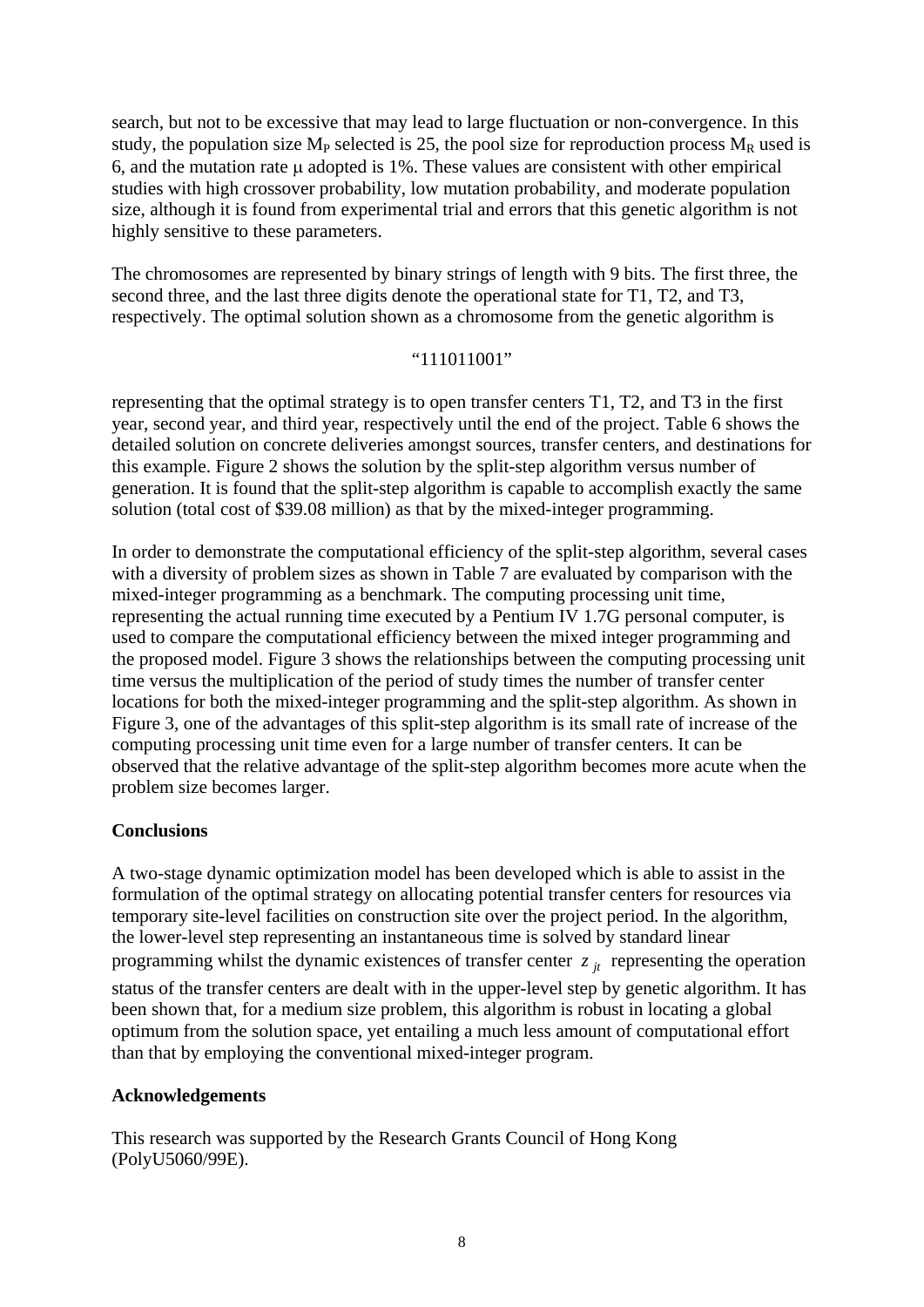### **References**

- [1] J. Barcelo, J. Casanovas, A heuristic lagrangian algorithm for the capacitated plant location problem, European Journal of Operational Research 15 (2) (1984) 212-226.
- [2] J.G. Klincewicz, H. Luss, A Lagrangian relaxation heuristic for capacitated facility location with single-source constraints, Journal of Operational Research Society 37 (5) (1986) 495-500.
- [3] J. Krarup, P.W. Pruzan, The simple plant location problem: survey and synthesis, European Journal of Operational Research 12 (1) (1983) 36-81.
- [4] Z. Drezner, G.O.Wesolowsky, Facility location when demand is time dependent, Naval Research Logistics 38 (5) (1991) 763-777.
- [5] Y. Hinojosa, J. Puerto, F.R. Fernandez, A multiperiod two-echelon multicommodity capacitated plant location problem, European Journal of Operational Research 123 (2) (2000) 271-291.
- [6] C.Canel, B.M. Khumawala, J. Law, A. Loh, An algorithm for the capacitated, multicommodity multi-period facility location problem, Computers and Operations Research 28 (5) (2001) 411-427.
- [7] M.Y. Cheng, J.T. OConnor, ArcSite: enhanced GIS for construction site layout, Journal of Construction Engineering and Management, ASCE, 122 (4) (1996) 329-336.
- [8] P.P. Zouein, I.D. Tommelein, Dynamic layout planning using a hybrid incremental solution method, Journal of Construction Engineering and Management, ASCE 125 (6) (1999) 400-408.
- [9] H. Li, P.E.D. Love, Genetic search for solving construction site-level unequal-area facility layout problems, Automation in Construction 9 (2) (2000) 217-226.
- [10] K.W. Chau, M. Anson, J.P. Zhang, Implementation of visualization as planning and scheduling tool in construction, Building and Environment 38 (5) (2003) 713-719.
- [11] K.W. Chau, Y. Cao, M. Anson, J.P. Zhang, Application of data warehouse and decision support system in construction management, Automation in Construction 12 (2) (2003) 213-224.
- [12] J. Son, M. Skibniewski, Genetic algorithms in construction engineering and management computations, International Journal of Construction Information Technology 3 (2) (1995) 1-27.
- [13] H. Elwany, M.G. Abou-Ali, N.A. Harraz, The layout problem: investigation and aggregation of artificial intelligence and optimization techniques, Lecture Notes in Artificial Intelligence, Springer-Verlag 1531 (1998) 530-541.
- [14] A. Antunes, D. Peeters, On solving complex multi-period location models using simulated annealing, European Journal of Operational Research 130 (1) (2001) 190-201.
- [15] E. Elbeltagi, T. Hegazy, A hybrid AI-based system for site layout planning in construction, Computer-Aided Civil and Infrastructure Engineering, 16 (2) (2001) 79-93.
- [16] K.W. Chau, M. Anson, A knowledge-based system for construction site level facilities layout, Lecture Notes in Artificial Intelligence, Springer-Verlag 2358 (2002) 393-402.
- [17] D.E. Goldberg, Genetic Algorithms in Search, Optimization, and Machine Learning, Addison-Wesley Publishing Co., Reading, Mass., 1989.
- [18] K.W. Chau, Calibration of flow and water quality modeling using genetic algorithm, Lecture Notes in Artificial Intelligence, Springer-Verlag 2557 (2002) 720-720.
- [19] K.W. Chau, F. Albermani, Genetic algorithms for design of liquid retaining structure, Lecture Notes in Artificial Intelligence, Springer-Verlag 2358 (2002) 119-128.
- [20] K.W. Chau, F. Albermani, Knowledge-based system on optimum design of liquid retaining structures with genetic algorithms, Journal of Structural Engineering, ASCE 129 (10) (2003) 1312-1321.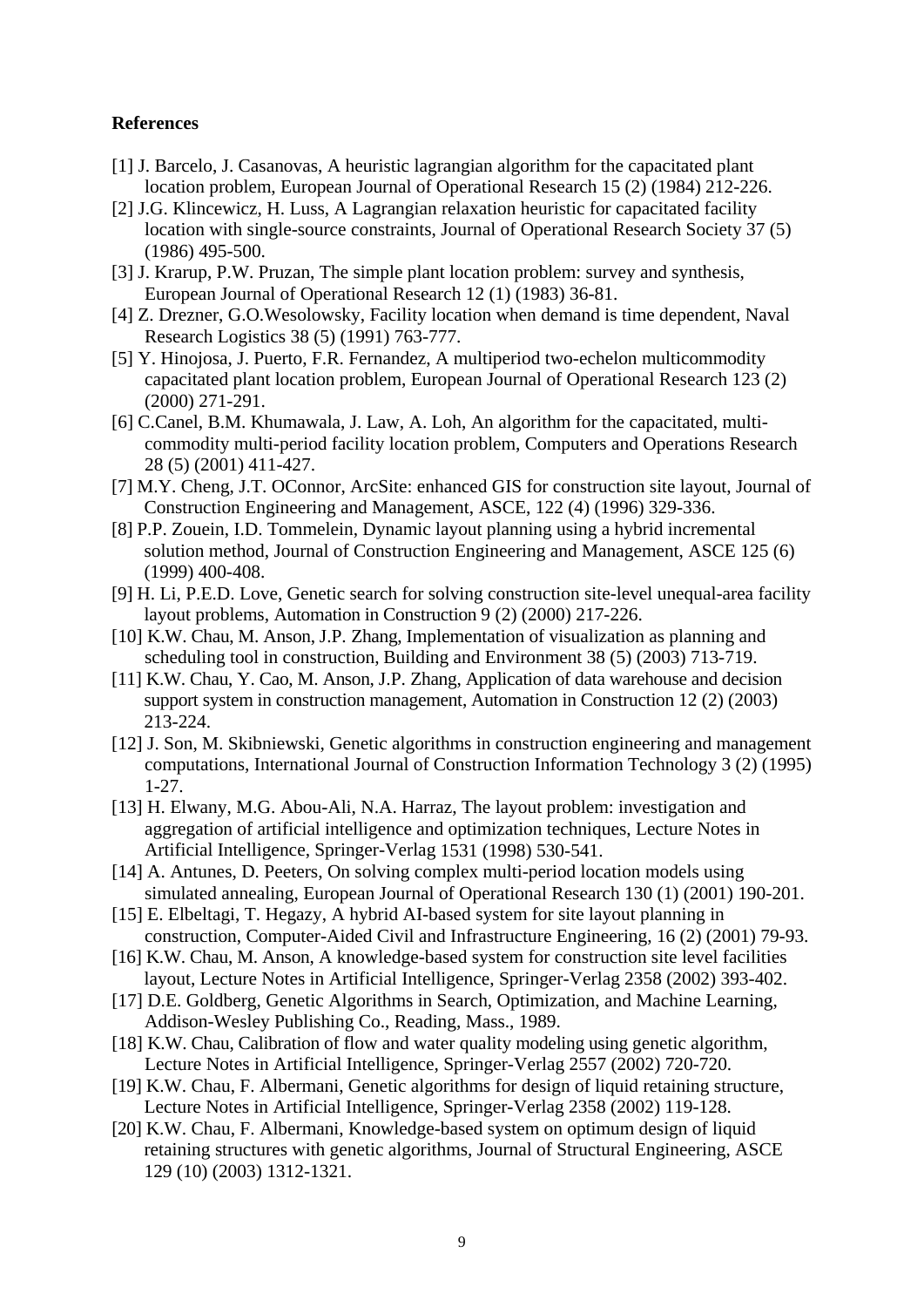- [21] C.T. Cheng, C.P. Ou, K.W. Chau, Combining a fuzzy optimal model with a genetic algorithm to solve multiobjective rainfall-runoff model calibration, Journal of Hydrology 268 (1-4) (2002) 72-86.
- [22] M.E. Dyer, L.A. Wolsey, Formulating the single-machine sequencing problem with release dates as a mixed integer-program, Discrete Applied Mathematics 26 (2-3) (1990) 255-270.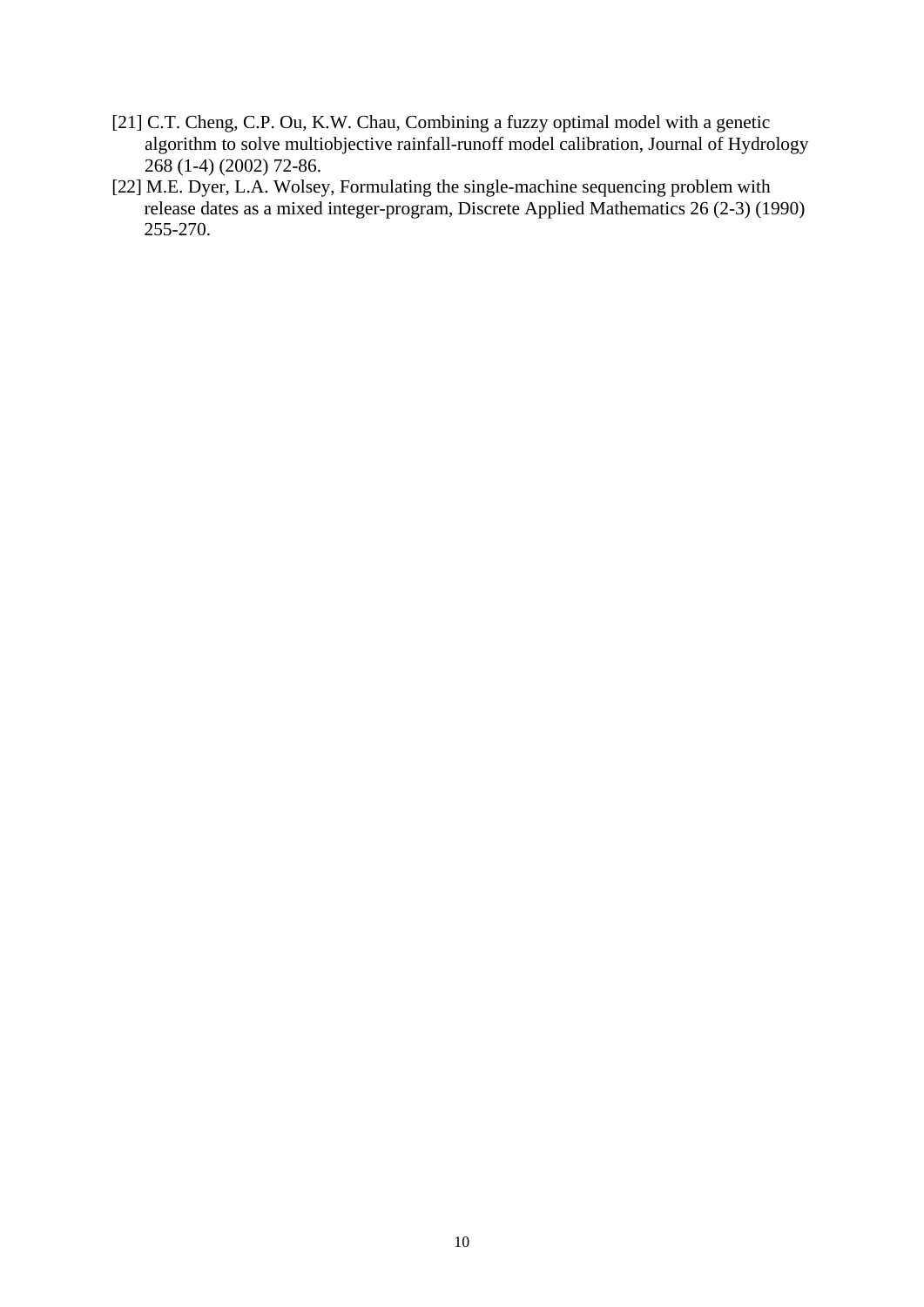Table 1 Typical construction-oriented example of site-level facilities showing definitions of type number f and total number of facilities F

| <b>Site-level construction facility</b> | Type number f |  |
|-----------------------------------------|---------------|--|
| concrete batch plant                    | 1             |  |
| lay-down yard                           | 2             |  |
| receiving warehouse                     | 3             |  |
| reinforcement workshop                  | 4             |  |
| falsework workshop                      | 5             |  |
|                                         |               |  |
|                                         |               |  |
|                                         | F             |  |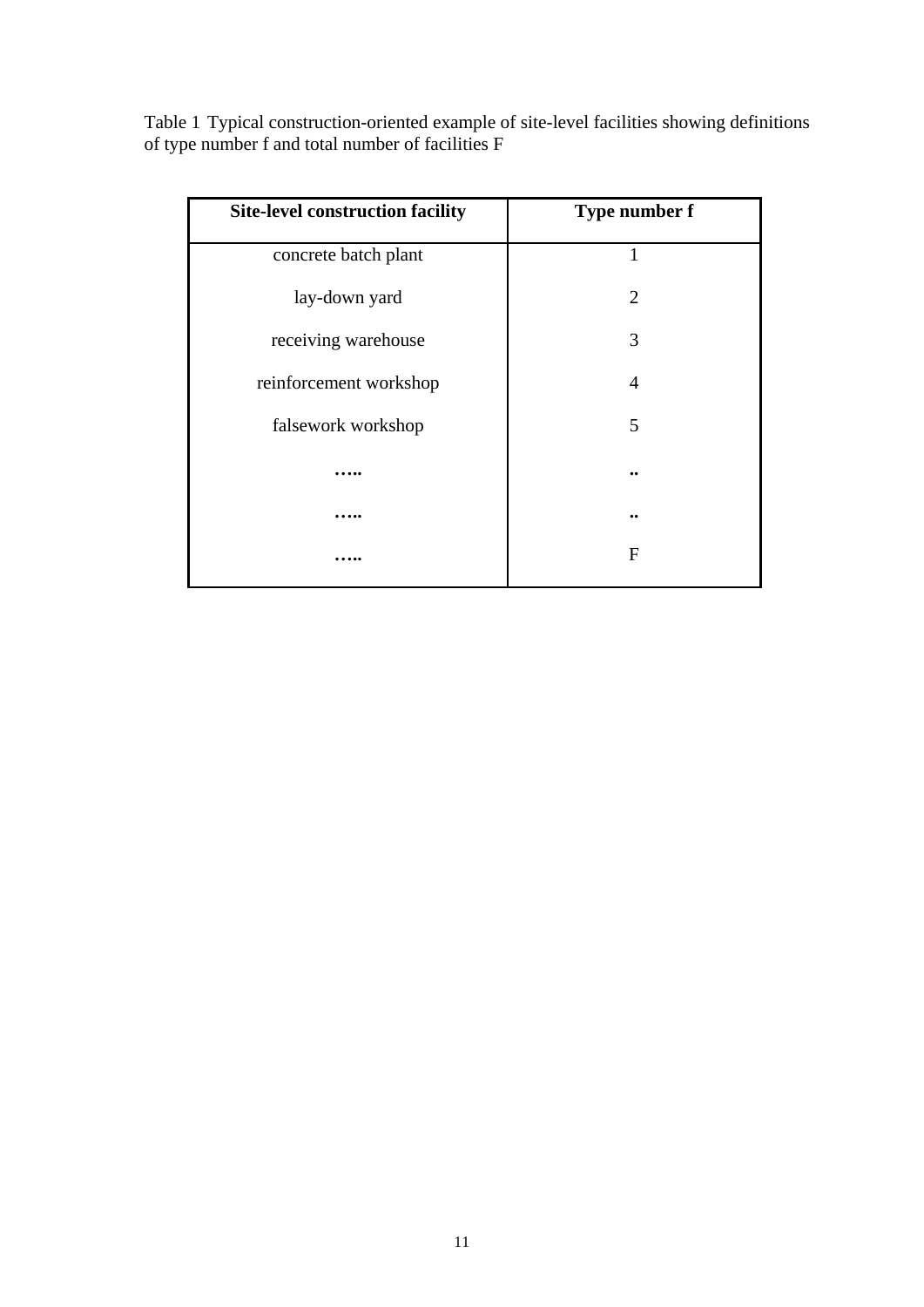| <b>Phase</b>     | $\mathbf{x}_{jt}$ | $y_{jt}$ | $z_{j,t-1}$    | $z_{j,t}$ |
|------------------|-------------------|----------|----------------|-----------|
| <b>Initial</b>   | O                 |          | 0              | O         |
| <b>Opening</b>   |                   |          | $\overline{0}$ |           |
| <b>Operation</b> | $\overline{0}$    |          |                |           |
| <b>Closure</b>   | 0                 |          |                |           |

Table 2 Relation between opening, operation, and closure of transfer center j during period t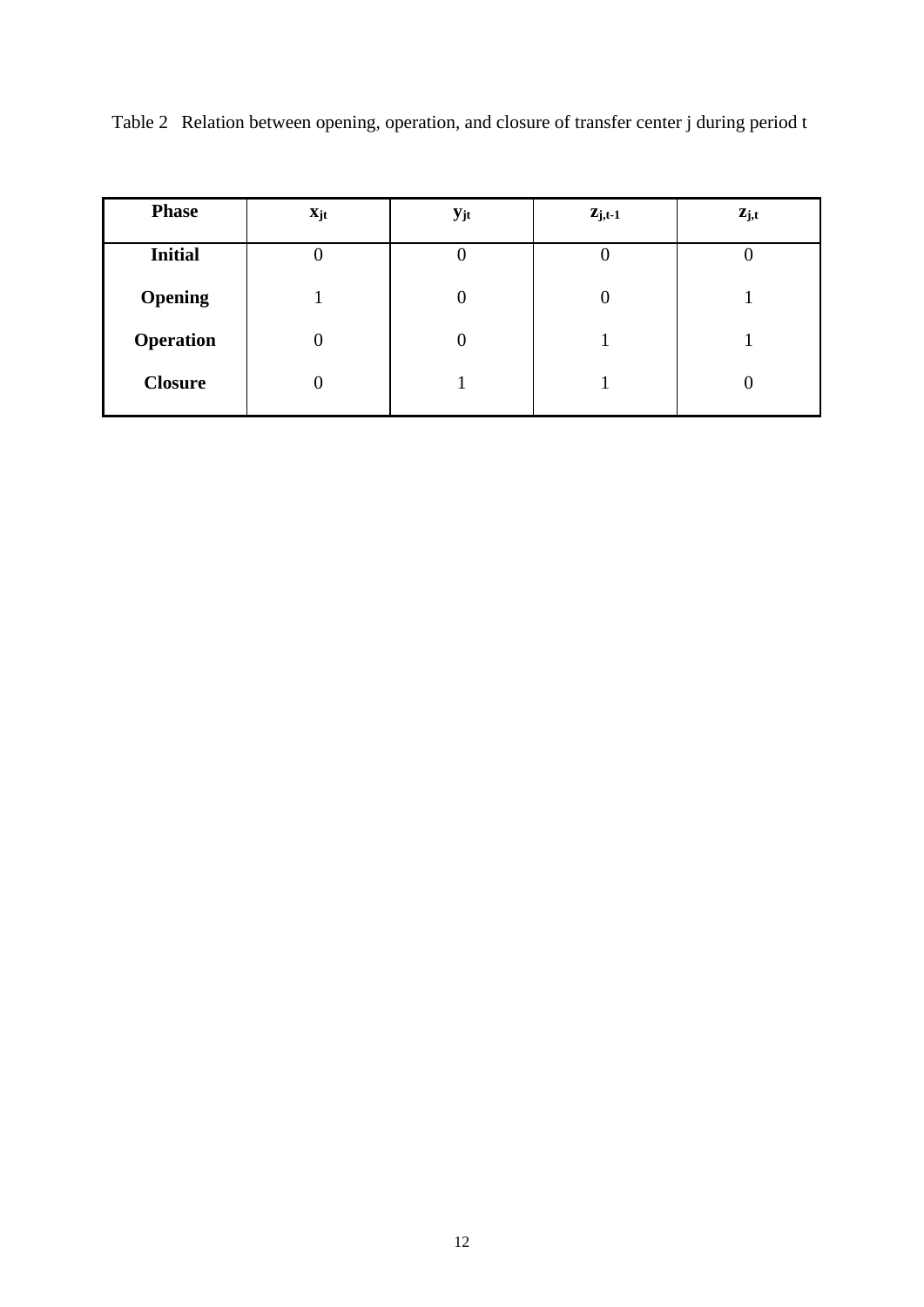| Source/        | Year |      |      |  |
|----------------|------|------|------|--|
| <b>Demand</b>  |      |      |      |  |
| <b>S1</b>      | 1200 | 1500 | 2000 |  |
| S <sub>2</sub> | 600  | 800  | 1000 |  |
| S <sub>3</sub> | 600  | 820  | 1060 |  |
| D <sub>1</sub> | 800  | 1000 | 1300 |  |
| $\mathbf{D2}$  | 700  | 900  | 1200 |  |
| D3             | 400  | 520  | 700  |  |
| D <sub>4</sub> | 500  | 700  | 860  |  |

Table 3 Total quantities of source and demand of concrete resources (in cubic meters)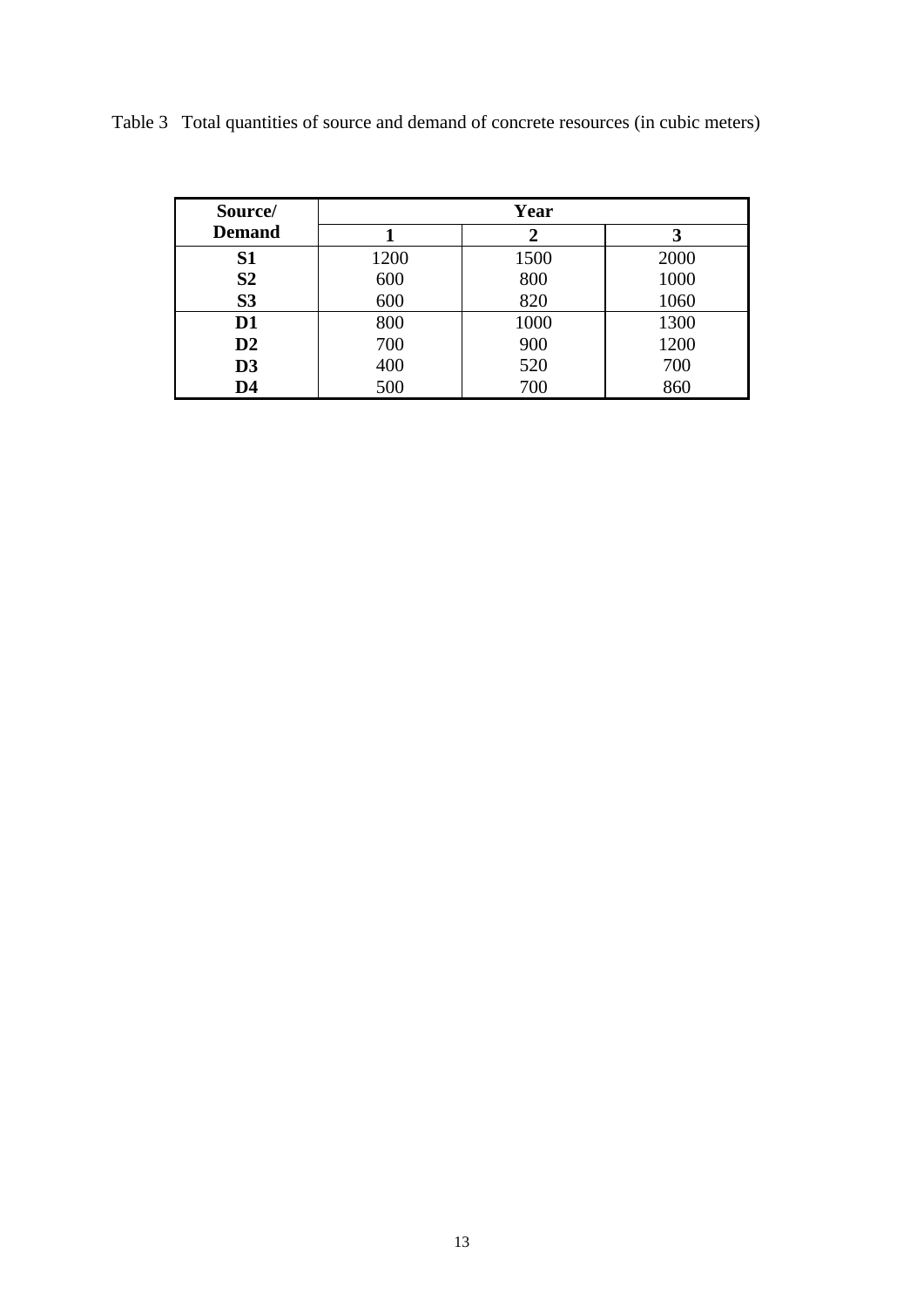Table 4 Various costs for the concrete batch plants (in \$)

|                             | <b>Transfer</b> | Year                |        |        |  |
|-----------------------------|-----------------|---------------------|--------|--------|--|
| <b>Components</b>           | center          | 3<br>$\overline{2}$ |        |        |  |
| <b>Variable operation</b>   | <b>T1</b>       | 710<br>670          |        | 750    |  |
| cost per unit per           | <b>T2</b>       | 870<br>890<br>910   |        |        |  |
| annum                       | <b>T3</b>       | 880<br>900<br>920   |        |        |  |
|                             | <b>T1</b>       | 133000              | 141000 | 149000 |  |
| <b>Fixed operation cost</b> | <b>T2</b>       | 167000              | 170000 | 174000 |  |
| per annum                   | <b>T3</b>       | 166000              | 169000 | 173000 |  |
|                             | <b>T1</b>       | 667000              | 707000 | 749000 |  |
| <b>Opening cost</b>         | <b>T2</b>       | 767000              | 782000 | 798000 |  |
|                             | <b>T3</b>       | 766000              | 781000 | 797000 |  |
|                             | <b>T1</b>       | 333000              | 353000 | 374000 |  |
| <b>Closing cost</b>         | <b>T2</b>       | 367000              | 374000 | 382000 |  |
|                             | <b>T3</b>       | 368000              | 375000 | 383000 |  |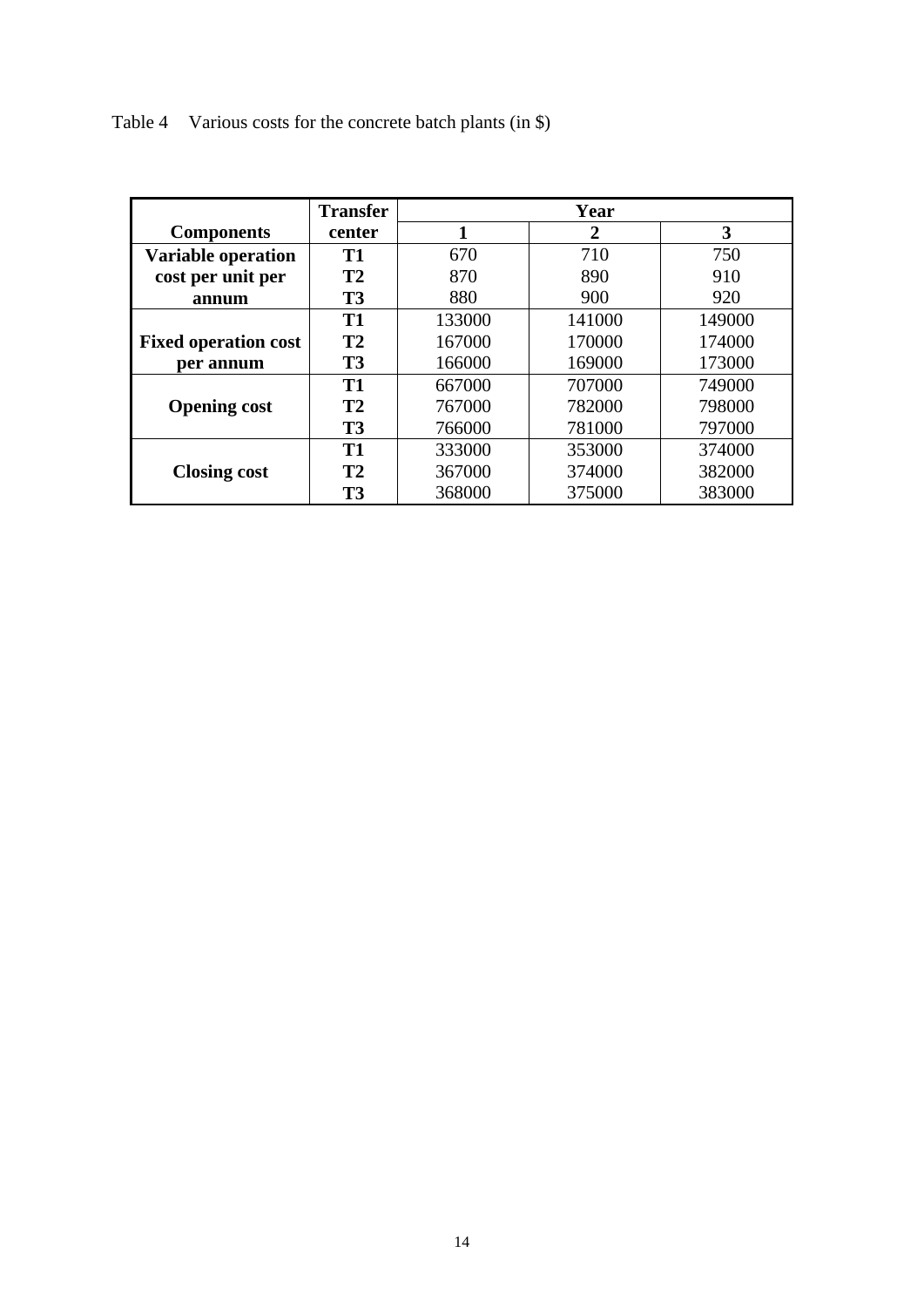Table 5 Unit transportation costs amongst source, concrete batch plant, and destination (in

\$)

|                                  | Year         |                |                         |  |
|----------------------------------|--------------|----------------|-------------------------|--|
| From                             | $\mathbf{1}$ | $\overline{2}$ | $\overline{\mathbf{3}}$ |  |
| S1 to T1                         | 1470         | 1620           | 1780                    |  |
| S1 to T2                         | 1670         | 1790           | 1910                    |  |
| S1 to T3                         | 1690         | 1810<br>1930   |                         |  |
| S <sub>2</sub> to T <sub>1</sub> | 1330         | 1470           | 1610                    |  |
| S <sub>2</sub> to T <sub>2</sub> | 1730         | 1890           | 2060                    |  |
| S <sub>2</sub> to T <sub>3</sub> | 1750         | 1910           | 2080                    |  |
| S3 to T1                         | 1070         | 1120           | 1180                    |  |
| S3 to T2                         | 1600         | 1740           | 1900                    |  |
| S3 to T3                         | 1630         | 1780           | 1940                    |  |
| S1 to D1                         | 4000         | 4400           | 4840                    |  |
| S1 to D2                         | 4130         | 4460           | 4820                    |  |
| S1 to D3                         | 5000         | 5300           | 5620                    |  |
| S1 to D4                         | 5330         | 5600           | 5880                    |  |
| S <sub>2</sub> to D <sub>1</sub> | 3670         | 4000           | 4360                    |  |
| S <sub>2</sub> to D <sub>2</sub> | 4070         | 4470           | 4880                    |  |
| S <sub>2</sub> to D <sub>3</sub> | 3870         | 4140           | 4430                    |  |
| S <sub>2</sub> to D <sub>4</sub> | 4800         | 5040           | 5290                    |  |
| S3 to D1                         | 5670         | 6230           | 6860                    |  |
| S3 to D2                         | 5200         | 5670           | 6180                    |  |
| S3 to D3                         | 4330         | 4550           | 4780                    |  |
| S3 to D4                         | 3870         | 3980           | 4100                    |  |
| T1 to D1                         | 1270         | 1380           | 1630                    |  |
| T1 to D2                         | 1470         | 1610           | 1900                    |  |
| T1 to D3                         | 1570         | 1680           | 1930                    |  |
| T1 to D4                         | 1400         | 1470           | 1680                    |  |
| T <sub>2</sub> to D <sub>1</sub> | 1100         | 1210           | 1330                    |  |
| T <sub>2</sub> to D <sub>2</sub> | 1200         | 1300           | 1400                    |  |
| T <sub>2</sub> to D <sub>3</sub> | 1230         | 1310           | 1390                    |  |
| T <sub>2</sub> to D <sub>4</sub> | 1470         | 1540           | 1620                    |  |
| T <sub>3</sub> to D <sub>1</sub> | 1080         | 1190           | 1310                    |  |
| T <sub>3</sub> to D <sub>2</sub> | 1180         | 1270           | 1380                    |  |
| T <sub>3</sub> to D <sub>3</sub> | 1210         | 1280           | 1360                    |  |
| T <sub>3</sub> to D <sub>4</sub> | 1440         | 1510           | 1590                    |  |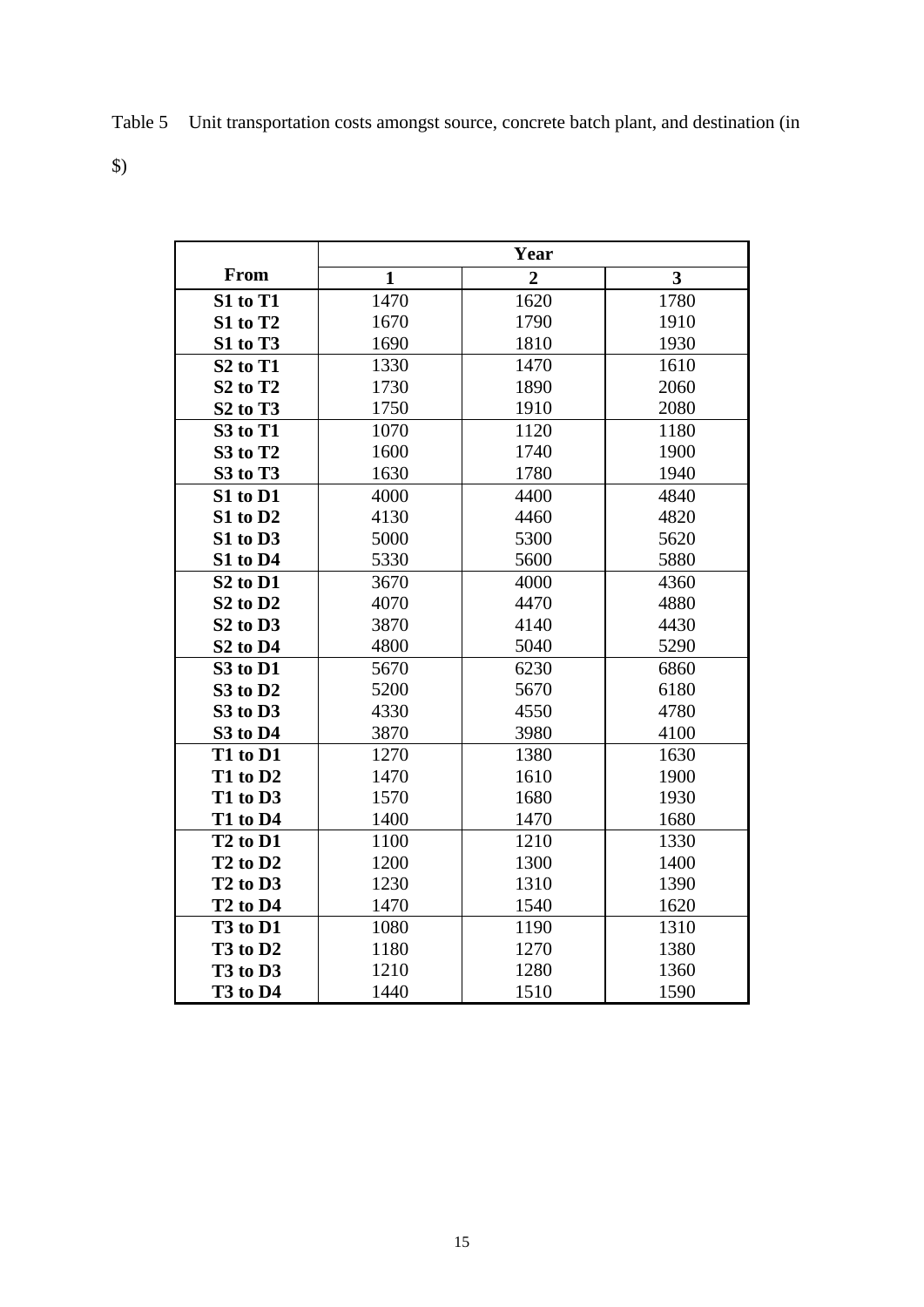Table 6 Detailed solution on concrete deliveries amongst sources, batch plants, and destinations for the example

|                                  | Year           |                |                         |  |
|----------------------------------|----------------|----------------|-------------------------|--|
| <b>From</b>                      | $\mathbf{1}$   | $\overline{2}$ | $\overline{\mathbf{3}}$ |  |
| S1 to T1                         | 1200           | 880            | 100                     |  |
| S1 to T2                         | 0              | 620            | 1200                    |  |
| S1 to T3                         | 0              | $\theta$       | 700                     |  |
| S <sub>2</sub> to T <sub>1</sub> | 600            | 800            | 1000                    |  |
| S <sub>2</sub> to T <sub>2</sub> | 0              | 0              | 0                       |  |
| S <sub>2</sub> to T <sub>3</sub> | 0              | 0              | 0                       |  |
| S3 to T1                         | 600            | 820            | 1060                    |  |
| S3 to T2                         | 0              | $\theta$       | 0                       |  |
| S3 to T3                         | $\Omega$       | $\theta$       | 0                       |  |
| T1 to D1                         | 800            | 1000           | 1300                    |  |
| T1 to D2                         | 700            | 800            | 0                       |  |
| T1 to D3                         | 400            | $\theta$       | $\mathbf{0}$            |  |
| T1 to D4                         | 500            | 700            | 860                     |  |
| T <sub>2</sub> to D <sub>1</sub> | 0              | 100            | $\Omega$                |  |
| T <sub>2</sub> to D <sub>2</sub> | 0              | 520            | 500                     |  |
| T <sub>2</sub> to D <sub>3</sub> | 0              | $\overline{0}$ | 700                     |  |
| T <sub>2</sub> to D <sub>4</sub> | 0              | 0              | 0                       |  |
| T <sub>3</sub> to D <sub>1</sub> | $\overline{0}$ | $\overline{0}$ | $\overline{0}$          |  |
| $T3$ to $D2$                     | 0              | 0              | 700                     |  |
| T <sub>3</sub> to D <sub>3</sub> |                | 0              | 0                       |  |
| T <sub>3</sub> to D <sub>4</sub> |                |                |                         |  |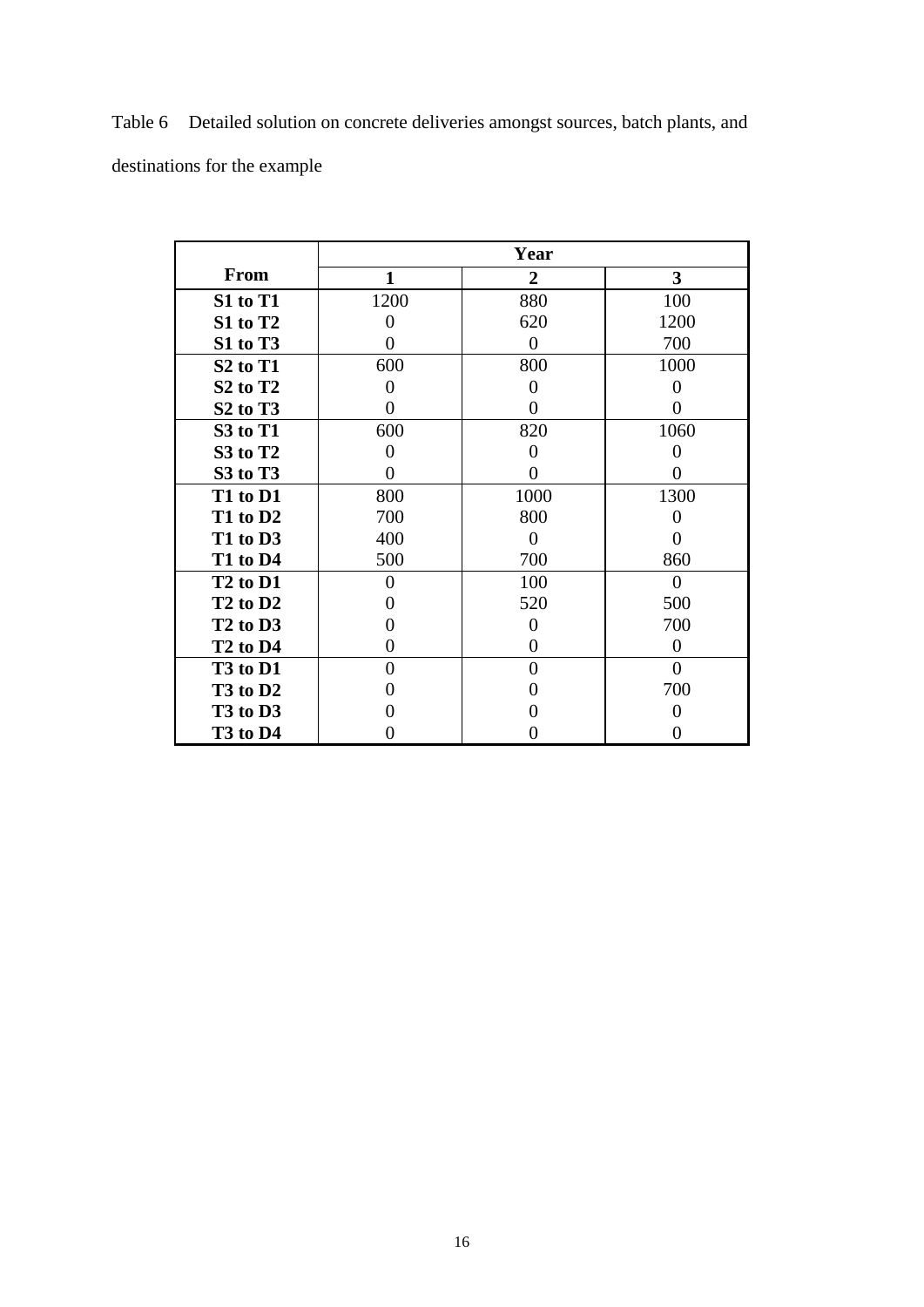|                  | <b>Problem size</b> |    |    |    |  |
|------------------|---------------------|----|----|----|--|
| <b>Test case</b> |                     |    | n  |    |  |
|                  |                     |    |    |    |  |
|                  |                     |    | l0 |    |  |
|                  | 30                  |    | 30 | 20 |  |
|                  |                     | 30 | 40 | 50 |  |
|                  | 60                  |    | 60 | 75 |  |
|                  |                     | hl |    | 00 |  |

Table 7 Example cases with a diversity of problem sizes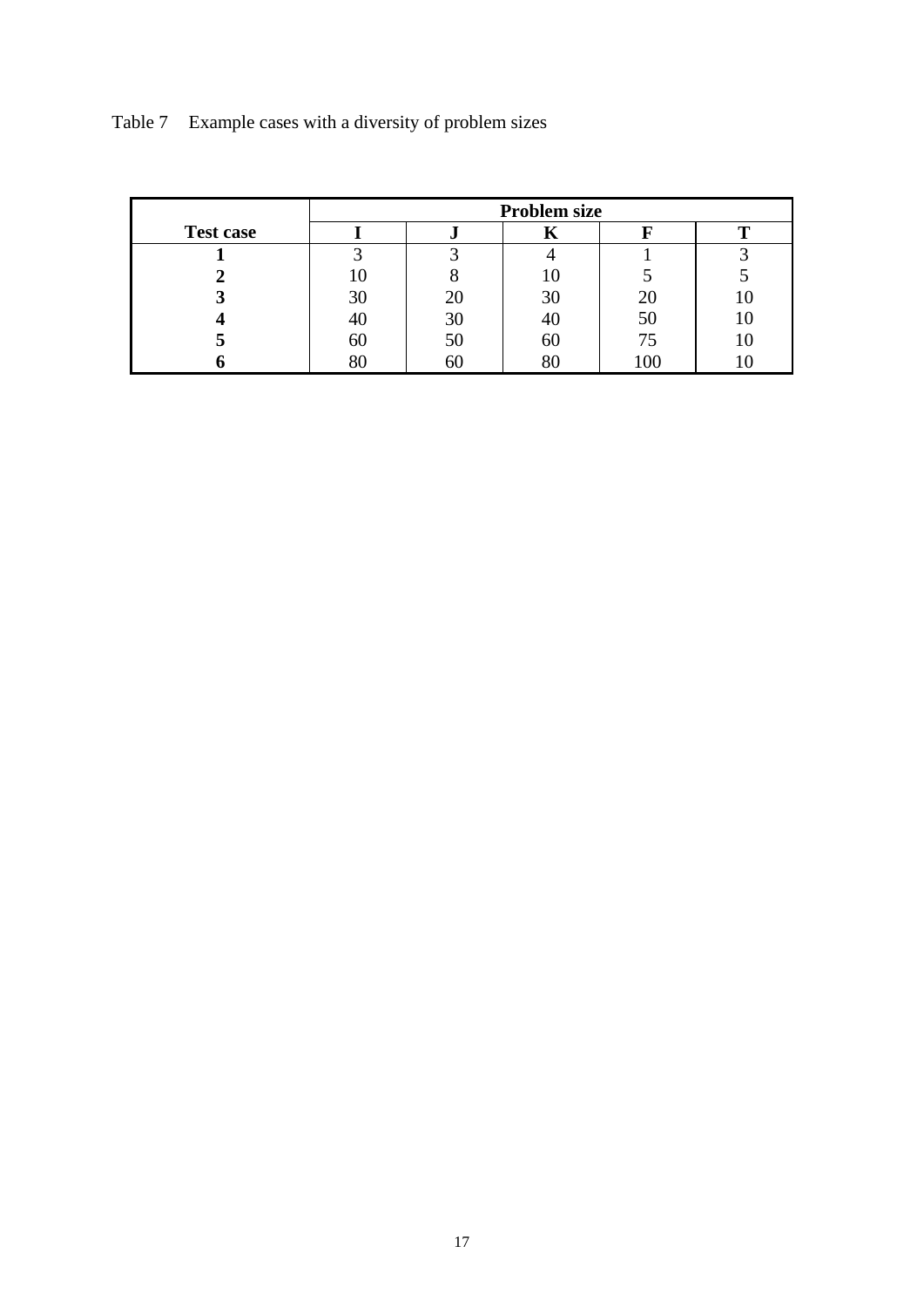

S1

## Legends



Sources of concrete material (raw or ready-mixed)

T Potential transfer stations (Concrete batch plants)

D Destinations (Final placing locations)

Figure 1 Schematic layout of the worksite for the example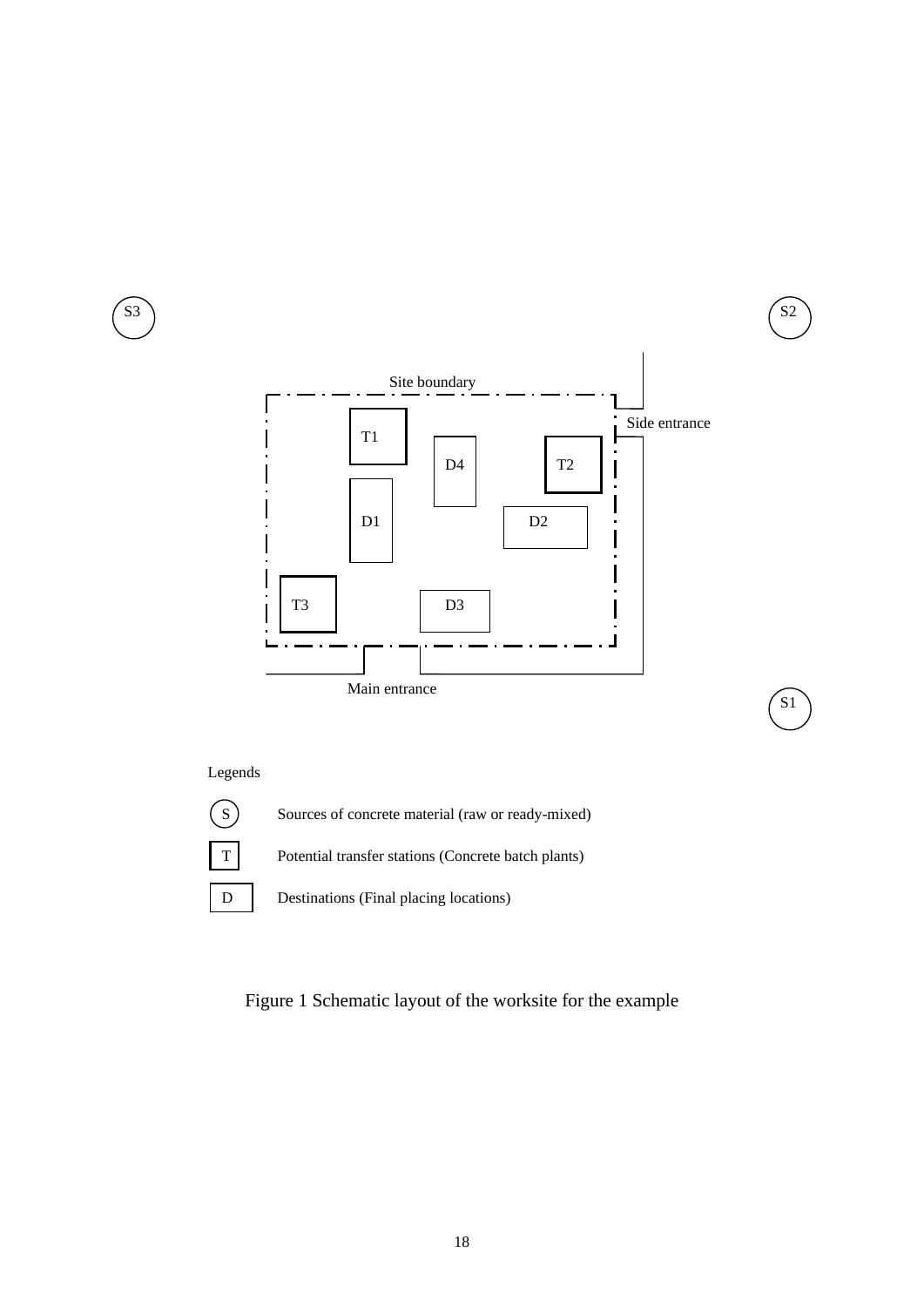

Figure 2 Solution by the split-step algorithm versus number of generation